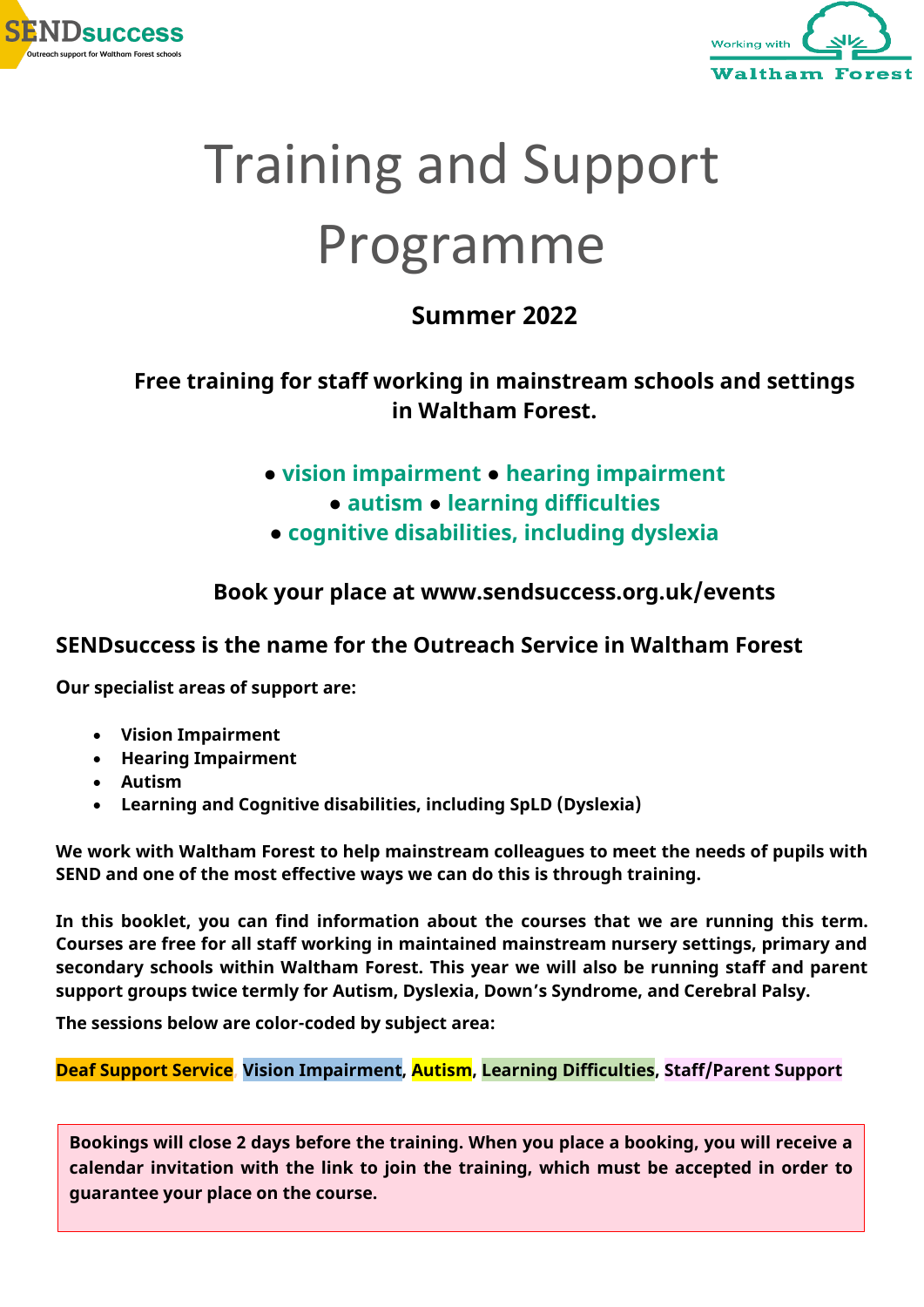#### **Online training and resources -**

#### **Sign up for our free online training modules available at: [www.sendsuccess.org.uk/schools/training/](http://www.sendsuccess.org.uk/schools/training/)**

**There is also a range of informative resources and webinars to help you in supporting your pupils with SEND at: [www.sendsuccess.org.uk/schools/resources/](https://sendsuccess.org.uk/schools/resources/)**

**For more information and to book a place on any of the courses listed please visit our website:**

**[www.sendsuccess.org.uk/events](http://www.sendsuccess.org.uk/events)**

**[enquiries@sendsuccess.org.uk](mailto:enquiries@sendsuccess.org.uk)**

**@SENDsuccessnews**  $\sqrt{ }$ 

## **Summer 2022**

| Tuesday 26 <sup>th</sup> April<br>$3.30 - 5.00$ pm<br>(virtual) | <b>School AET Making</b><br><b>Sense of Autism</b>       | Basic autism awareness training for all staff within school-age<br>education settings. This training will give you a better understanding<br>and awareness of autism and the way it affects pupils in school.<br>For all staff including teaching assistants, transport staff, lunchtime<br>staff, senior management, governors and administrators.                                                                                                                                   |
|-----------------------------------------------------------------|----------------------------------------------------------|---------------------------------------------------------------------------------------------------------------------------------------------------------------------------------------------------------------------------------------------------------------------------------------------------------------------------------------------------------------------------------------------------------------------------------------------------------------------------------------|
| Tuesday 3rd May                                                 | <b>Transitions (Primary</b>                              | This workshop will introduce a range of strategies and                                                                                                                                                                                                                                                                                                                                                                                                                                |
| $3.30 - 5.00$ pm                                                | to Secondary)                                            | resources to prepare pupils with SEND for the move from                                                                                                                                                                                                                                                                                                                                                                                                                               |
| (Virtual)                                                       |                                                          | primary school into secondary school.<br>Suitable for staff supporting pupils in Y6 and Y7                                                                                                                                                                                                                                                                                                                                                                                            |
|                                                                 |                                                          |                                                                                                                                                                                                                                                                                                                                                                                                                                                                                       |
| Wednesday 4th<br><b>May</b><br>$3.45 - 5.15$ pm<br>(Virtual)    | <b>Interoception - Body</b><br><b>Emotion connection</b> | Do your children find it hard to connect to their body signals?<br>Do they find it hard to connect their body signals to an emotion?<br>Are your SEMH interventions working?<br>In this training you will learn about how current scientific research on<br>Interoception tells us that by developing children's Interoceptive<br>Awareness we can help them develop more successful self-regulation<br>strategies.<br>Suitable for all staff in both Primary and Secondary settings. |
| Thursday 5 <sup>th</sup> May<br>$3.45 - 5.15$ pm<br>(Virtual)   | <b>Effective Literacy</b><br><b>Intervention</b>         | Learn the core principles and strategies for effective literacy<br>intervention, including how to support the self-esteem and self-<br>concept of students with dyslexia.<br>Suitable for primary and secondary staff supporting pupils with<br><b>Dyslexia</b>                                                                                                                                                                                                                       |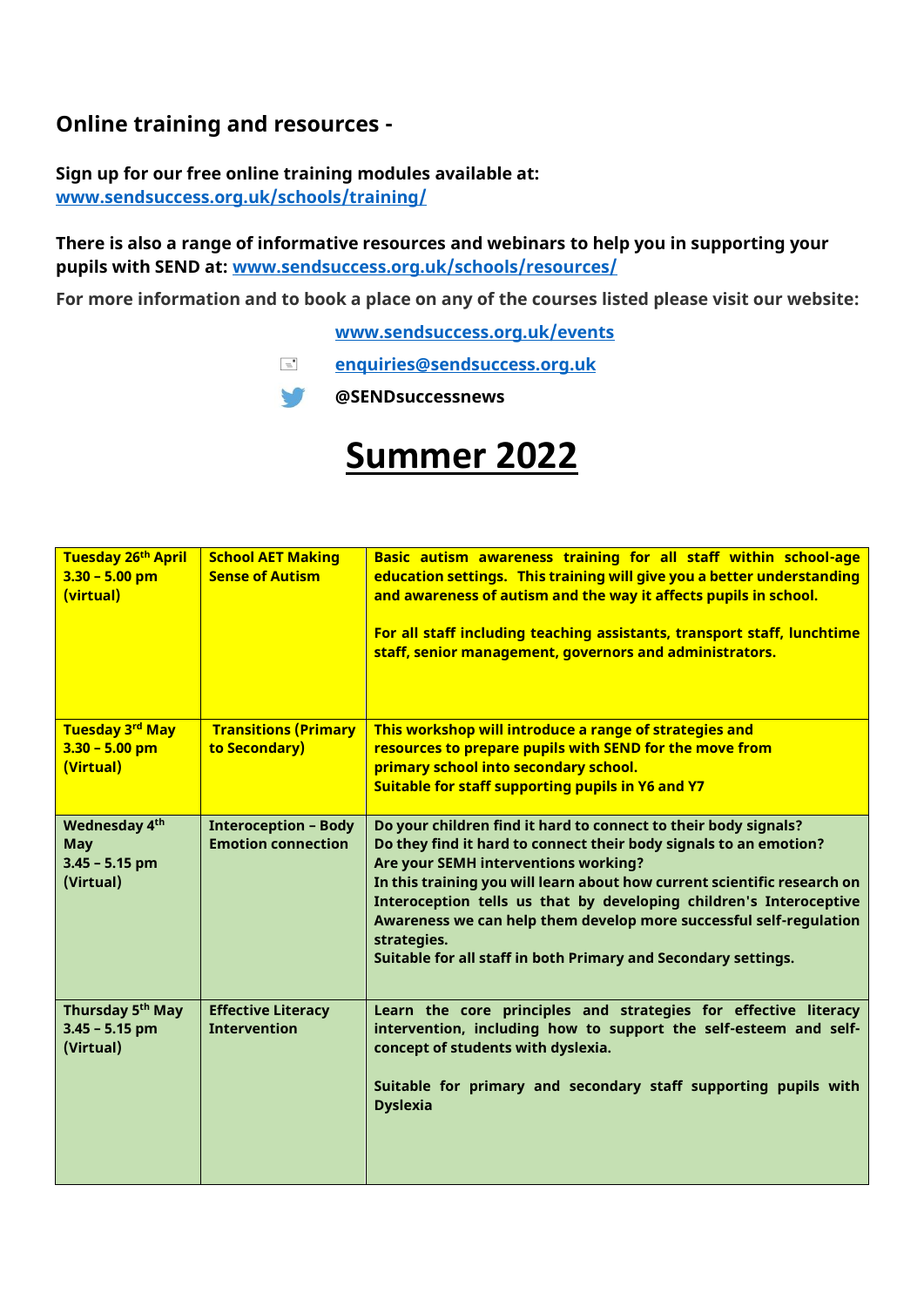| Thursday 5 <sup>th</sup> May<br>$4 - 6pm$<br>(Frederick Bremer<br>School)               | <b>SENCO Forum</b>                                                     | Half termly meeting for SENCOs to network and keep in touch with<br>national and local SEN issues.<br>Agenda distributed to SENCO's prior to meeting                                                                                                                                                                                                                                                                                                                                                                                                                                                                                                              |
|-----------------------------------------------------------------------------------------|------------------------------------------------------------------------|-------------------------------------------------------------------------------------------------------------------------------------------------------------------------------------------------------------------------------------------------------------------------------------------------------------------------------------------------------------------------------------------------------------------------------------------------------------------------------------------------------------------------------------------------------------------------------------------------------------------------------------------------------------------|
| Tuesday 10 <sup>th</sup> May<br>10.30 -11.30 am<br>(Whitefield<br><b>Academy Trust)</b> | <b>Down Syndrome's</b><br><b>Family Support</b><br>Group               | The support group is open to parents/carers with children of all ages<br>with Down's Syndrome in Waltham Forest and provides an<br>opportunity to share experiences, discuss ideas, explore resources and<br>develop a support network. It will be led by a SEND success advisory<br>teacher.                                                                                                                                                                                                                                                                                                                                                                     |
| Thursday 12th May<br>$10 - 11$ am<br>(Face to Face)                                     | <b>LEGO Therapy - On</b><br>site                                       | LEGO® Therapy is an intervention that has started to<br>emerge in schools to help children with autism with their<br>social communication needs.<br>For staff supporting pupils with social communication needs<br>including autism.                                                                                                                                                                                                                                                                                                                                                                                                                              |
| Thursday 12 <sup>th</sup> May<br>$3.45 - 5.15$ pm<br>(Virtual)                          | <b>AET Autism and</b><br><b>Anxiety</b>                                | This module on autism and anxiety in schools will provide<br>delegates with an understanding of what we mean by<br>anxiety, how it appears in autistic children and young people<br>(CYP), what the key triggers are, and what teaching staff can<br>do to support autistic pupils.<br>Suitable for primary and secondary staff supporting pupils<br>with Autism.                                                                                                                                                                                                                                                                                                 |
| <b>Monday 16th May</b><br>$3.45 - 4.45$ pm<br>(Virtual)                                 | <b>Deaf Awareness Part</b><br>1                                        | This training has been split into 2 sessions, please make sure<br>when you book that you sign up for both Part 1 and Part 2.<br>The training will cover:<br><b>. Levels and types of hearing loss</b><br>• Hearing devices                                                                                                                                                                                                                                                                                                                                                                                                                                        |
| Wednesday 18th<br>May 3.45 - 4.45 pm<br>(Virtual)                                       | <b>Deaf Awareness Part</b><br>$\overline{2}$                           | • Legislation<br>· School responsibilities<br><b>• Teaching strategies</b><br><b>. Adjustments for Covid-19</b><br>This training is especially important for those members of<br>staff working directly with a hearing-impaired student, but<br>will also be relevant for all staff working in schools.                                                                                                                                                                                                                                                                                                                                                           |
| Tuesday 17th May<br>$4 - 5.30$ pm<br>(Virtual)                                          | <b>AET Exclusions</b><br><b>Module</b>                                 | This module on autism and exclusions will provide delegates with an<br>idea as to what the key causes are of an autistic CYP being excluded<br>from school, and how teaching staff can prevent exclusion occurring<br>or, when it does occur, provide support for the CYP's successful return<br>or transition on to their next placement.<br>Suitable for primary and secondary staff supporting pupils with<br>autism.                                                                                                                                                                                                                                          |
| Wednesday 18th<br><b>May</b><br>$3.45 - 5.15$ pm<br>(Virtual)                           | <b>Maths Learning</b><br><b>Difficulties and</b><br><b>Dyscalculia</b> | How can we support our learners with SEND who struggle to retain<br>basic number facts or have a poor sense of number? What about those<br>children who have difficulty with mental maths, estimating or seem<br>anxious when tackling word problems?<br>This training will focus on how to make Maths more visual,<br>collaborative and engaging so that children are able to build their<br>mental flexibility, problem-solving skills, number sense and<br>confidence in Maths through a range of multi-sensory approaches.<br>Suitable for staff supporting students with Maths's learning<br>difficulties and Dyscalculia in Primary and Secondary settings. |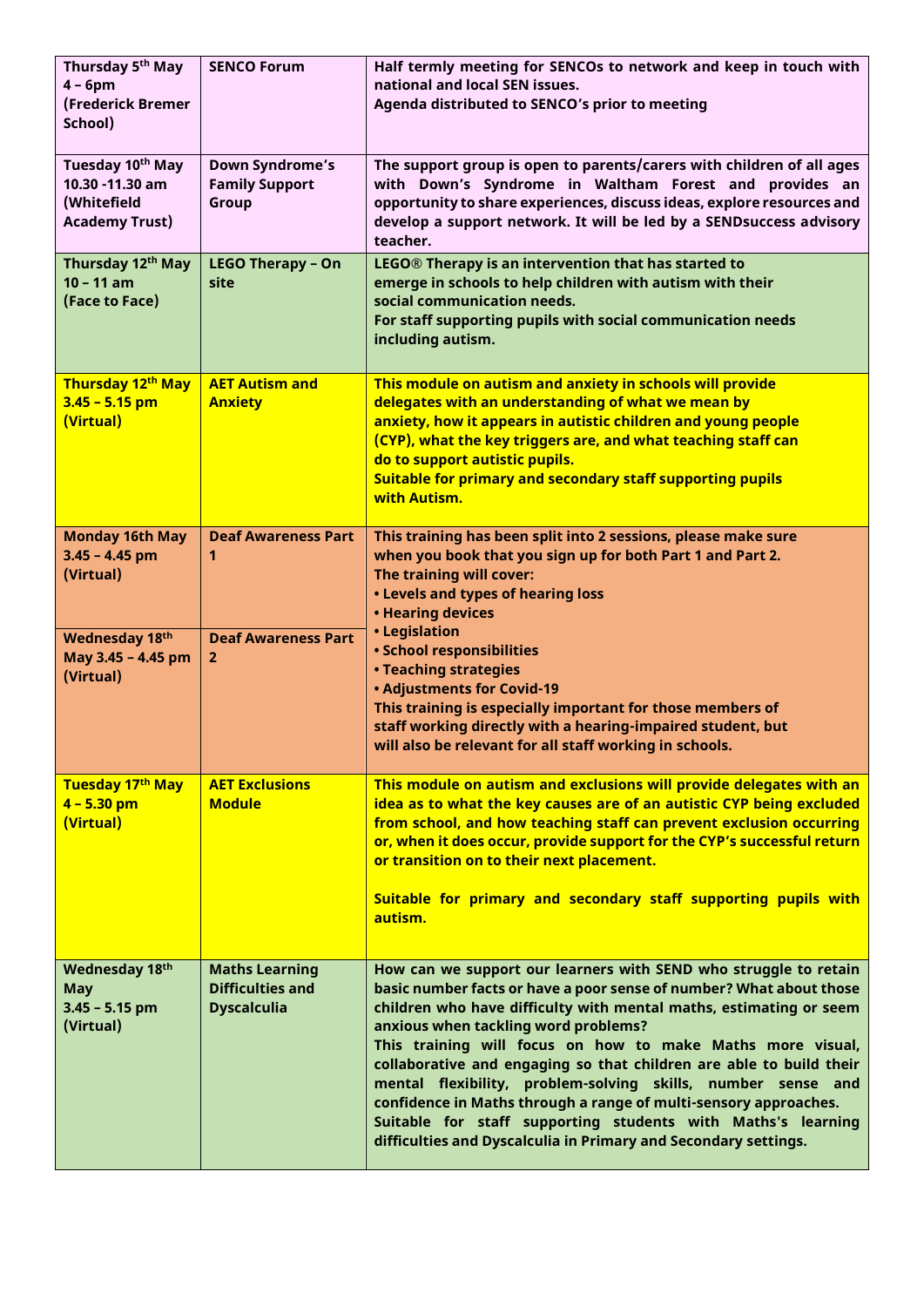| Tuesday 24 <sup>th</sup> May<br>$12 - 1$ pm<br>(Virtual)       | <b>Autism Parents</b><br><b>Support Group</b>                        | A support group for parents/carers of autistic children in the borough<br>of Waltham Forest. Chance to meet other families affected by autism,<br>share experiences and develop a support network. Led by one of our<br>autism advisory teachers.                                                                                                                                                                                                                                                                                                                                                                                                                          |
|----------------------------------------------------------------|----------------------------------------------------------------------|----------------------------------------------------------------------------------------------------------------------------------------------------------------------------------------------------------------------------------------------------------------------------------------------------------------------------------------------------------------------------------------------------------------------------------------------------------------------------------------------------------------------------------------------------------------------------------------------------------------------------------------------------------------------------|
| Tuesday 24th May<br>$3.45 - 5$ pm<br>(Virtual)                 | <b>Dyslexia - Primary</b><br><b>Teaching</b>                         | This session will introduce you to effective strategies for<br>delivering literacy interventions. It will include:<br>• core principles of effective literacy intervention<br>• Introduction to Precision teaching and how it can be<br>used to teach Literacy<br>· Spelling intervention - core techniques<br>. Instructional reading - how to develop reading skills<br>through guided reading<br>This workshop is a step by step, introductory session that will<br>enable practitioners to begin using a range of techniques<br>more confidently during Literacy intervention.<br>Suitable for staff supporting pupils with memory retention<br>difficulties and SpLD. |
| <b>Tuesday 24th May</b><br>$4 - 6$ pm<br>(Virtual)             | <b>New SENCO Forum</b>                                               | Come and join our new SENCo forums if you are new to the<br>role, new to Waltham Forest, or both!<br>An opportunity to network with other new SENCo's and<br>receive support                                                                                                                                                                                                                                                                                                                                                                                                                                                                                               |
| Wednesday 25th<br><b>May</b><br>$3.45 - 4.30$ pm<br>(Virtual)  | <b>Understanding</b><br><b>Glue Ear - For</b><br><b>School Staff</b> | This session will ensure staff have a basic understanding of<br>glue ear, its prevalence and impact. Glue ear affects up to<br>20% of pre-school and reception aged children at any one<br>time, and up to 80% of all children before the age of 10 years.<br>In this training you will learn how to support pupils with<br><b>Glue Ear in education settings.</b><br>Suitable for all staff supporting pupils with HI                                                                                                                                                                                                                                                     |
| Thursday 26 <sup>th</sup> May<br>$3.30 - 4.30$ pm<br>(Virtual) | <b>Autism Staff Support</b><br>Group                                 | A support group for staff working with autistic pupils. Chance to<br>network, discuss issues, problem-solve and share ideas. Led by one of<br>our autism advisory teachers. All welcome                                                                                                                                                                                                                                                                                                                                                                                                                                                                                    |
| Tuesday 7 <sup>th</sup> June<br>$10 - 11$ am<br>(Virtual)      | <b>Dyslexia - Parents</b><br><b>Support Group</b>                    | A support group for parents/carers of dyslexic children in the borough<br>of Waltham Forest. Chance to meet other families affected by dyslexia,<br>share experiences and develop a support network. Led by one of our<br>dyslexia specialist advisory teachers.                                                                                                                                                                                                                                                                                                                                                                                                           |
| Monday 6 <sup>th</sup> June<br>$1 - 3$ pm<br>(Face 2 Face)     | <b>School Good Autism</b><br><b>Practice Part -1</b>                 | 'Good Autism Practice' builds on the material covered in<br>'Making Sense of Autism', although there is no requirement<br>that delegates do MSoA first. The aim is to provide a deeper<br>understanding of autism as well as finding out about a range<br>of strategies that can be used to meet the needs of autistic<br>learners (5-16 yrs).<br><b>Suitable for teachers, teaching assistants and SENDCO</b>                                                                                                                                                                                                                                                             |
| Monday 20 <sup>th</sup> June<br>$1 - 3$ pm<br>(Face 2 Face)    | <b>School Good Autism</b><br><b>Practice Part -2</b>                 |                                                                                                                                                                                                                                                                                                                                                                                                                                                                                                                                                                                                                                                                            |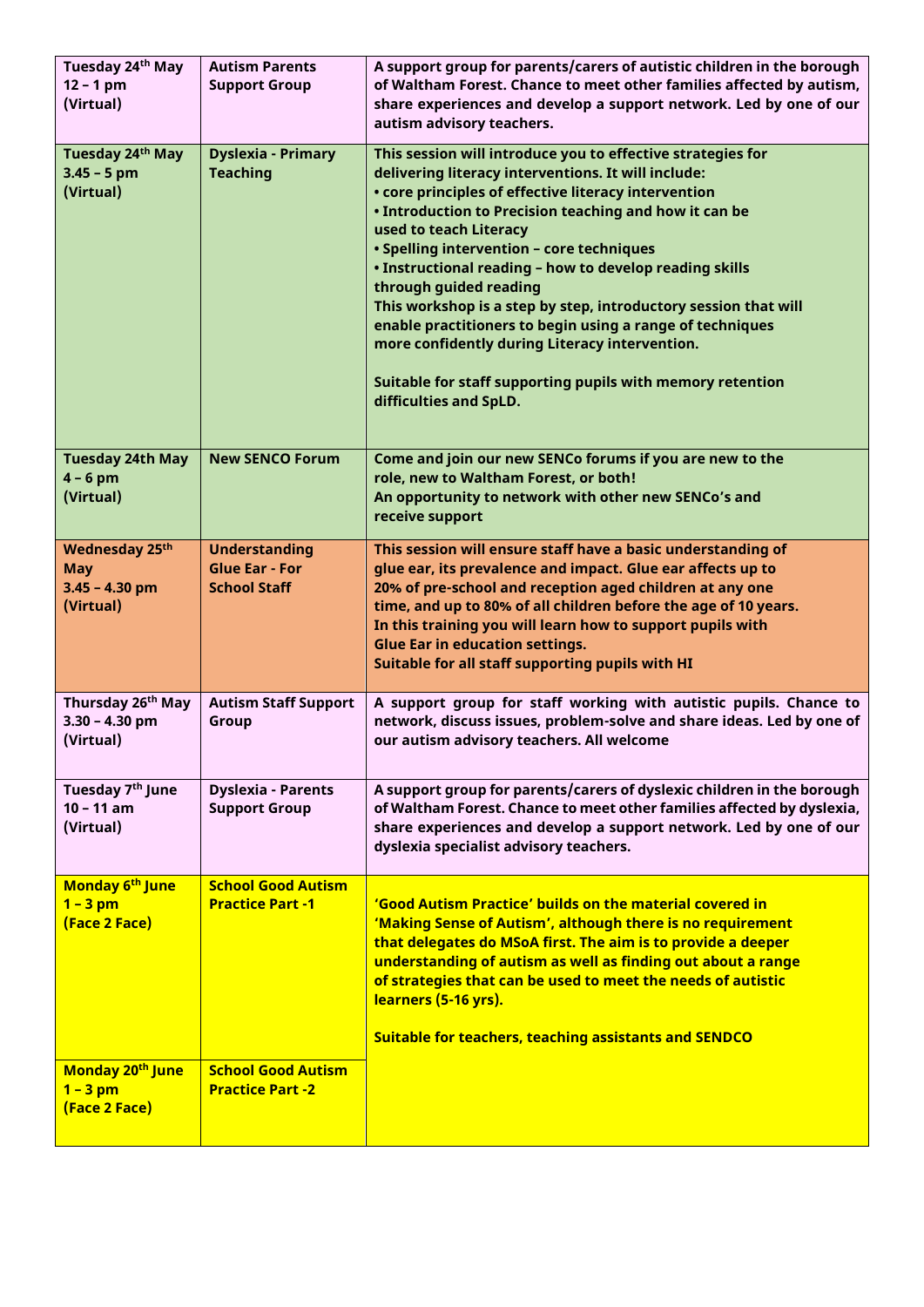| Wednesday 8th<br>June<br>$3.45 - 5.15$ pm<br>(Virtual)                                      | <b>ADHD in Primary -</b><br><b>Behaviour</b>                             | This training session will focus on the strategies, structures, and<br>practical tools you can implement to facilitate positive relationships<br>and behaviours in a child with ADHD.<br>Suitable for staff supporting children with ADHD in Primary settings.                                                                                                                                                                                                                                                                                                                                                                                                                                                                                                                                                                                                                     |
|---------------------------------------------------------------------------------------------|--------------------------------------------------------------------------|------------------------------------------------------------------------------------------------------------------------------------------------------------------------------------------------------------------------------------------------------------------------------------------------------------------------------------------------------------------------------------------------------------------------------------------------------------------------------------------------------------------------------------------------------------------------------------------------------------------------------------------------------------------------------------------------------------------------------------------------------------------------------------------------------------------------------------------------------------------------------------|
| 13th - 17th June                                                                            | <b>SEN Summer</b><br><b>Conference</b>                                   | Details to be published at a later date.                                                                                                                                                                                                                                                                                                                                                                                                                                                                                                                                                                                                                                                                                                                                                                                                                                           |
| Tuesday 21 <sup>st</sup> June<br>$10.30 - 12$ pm<br>(at Whitefield<br><b>Academy Trust)</b> | <b>Precision Teaching -</b><br>On site                                   | Precision teaching is an invaluable and effective method of<br>intervention that is tailored to help students achieve measurable<br>and specific Literacy and Maths targets. Precision teaching can<br>be particularly beneficial to students with SpLD and reduced<br>working and procedural memory. This workshop is a step by<br>step, introductory session that will enable practitioners to begin<br>using Precision teaching with students they teach as soon as<br>possible.<br>Suitable for staff supporting pupils with memory retention<br>difficulties and SpLD                                                                                                                                                                                                                                                                                                         |
| Thursday 23rd<br>June<br>$10 - 11$ am<br>(At Whitefield<br>Academy)                         | <b>LEGO Therapy Follow</b><br>-up                                        | LEGO® Therapy is an intervention that has started to<br>emerge in schools to help children with autism with their<br>social communication needs.<br>For staff supporting pupils with social communication needs<br>including autism.                                                                                                                                                                                                                                                                                                                                                                                                                                                                                                                                                                                                                                               |
| Tuesday 28 <sup>th</sup> June<br>10.30 to 11.30 am<br>(Whitefield<br><b>Academy Trust)</b>  | <b>Down Syndrome's</b><br><b>Family Support</b><br>Group                 | The support group is open to parents/carers with children of all ages<br>with Down's Syndrome in Waltham Forest and provides an<br>opportunity to share experiences, discuss ideas, explore resources and<br>develop a support network. It will be led by a SENDsuccess advisory<br>teacher.                                                                                                                                                                                                                                                                                                                                                                                                                                                                                                                                                                                       |
| Tuesday 28 <sup>th</sup> June<br>$3.45 - 5$ pm<br>(Virtual)                                 | <b>Dyslexia Effective</b><br><b>Practice: Secondary</b><br><b>School</b> | This session will introduce you to effective strategies for<br>delivering literacy interventions. It will include:<br>• core principles of effective literacy intervention<br>• Introduction to Precision teaching and how it can be<br>used to teach Literacy<br>· Spelling intervention - core techniques<br>. Instructional reading - how to develop reading skills<br>through guided reading<br>This workshop is a step by step, introductory session that will<br>enable practitioners to begin using a range of techniques<br>more confidently during Literacy intervention.<br>Thus, training will explore issues that relate to secondary<br>phase students with dyslexia, including revision strategies;<br>differentiation at secondary level and use of assistive<br>technology.<br>Suitable for staff supporting pupils with memory retention<br>difficulties and SpLD |
| <b>Wednesday 29th</b><br><b>June</b><br>$3.45 - 5.15$ pm<br>(Virtual)                       | <b>Supporting Autistic</b><br><b>Girls</b>                               | This training will help you to develop your understanding of how<br>autism may present differently in girls and what the common<br>challenges may be for them, such as anxiety and making friends. You<br>will learn how to help girls with autism access the curriculum and<br>support their emotional needs.<br>Suitable for both primary and secondary staff working with girls with<br>autism.                                                                                                                                                                                                                                                                                                                                                                                                                                                                                 |